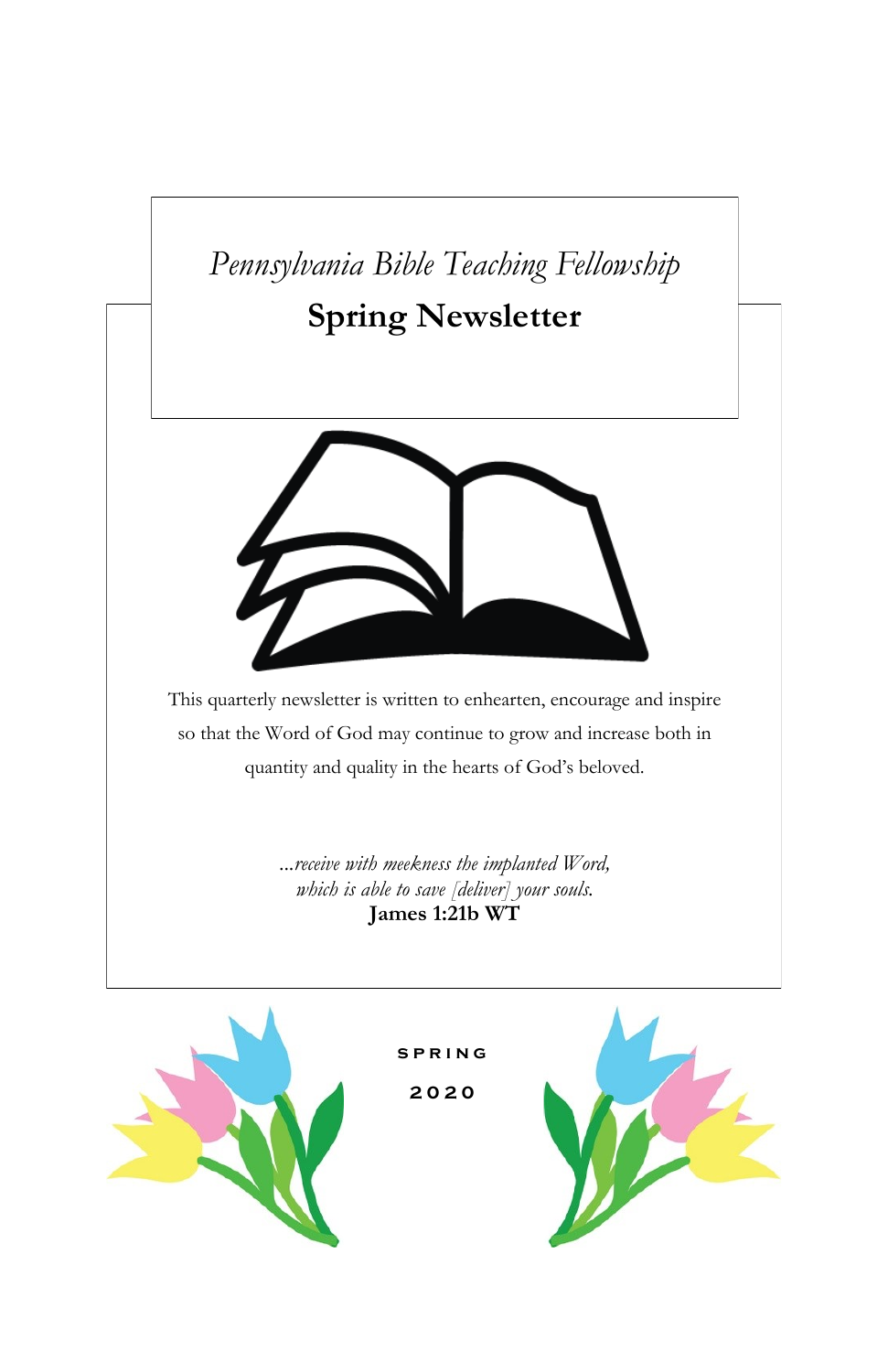## By Shawn Weir

The book of Lamentations is well named. It contains a series of bleak poems written in an acrostic structure mourning the destruction of Jerusalem and the carrying away of God's people into exile. There is good evidence that the book was penned by Jeremiah and though the exact authorship is a little uncertain, the content is very certain. Lamentations is filled with extreme expressions of loss, grief, and shame. No relief could be found from the trying circumstances. The nation had entirely collapsed. There was no more Judean government, economy, society, or temple. What was left were only the smoldering ruins of Jerusalem and days ahead of servitude and subjugation under the Babylonian Empire.

Yet, in the almost exact middle of this scroll of lament sits a diamond of hope:

This I recall to my mind, Therefore I have hope. Through the LORD's mercies we are not consumed, Because His compassions fail not. They are new every morning; Great is Your faithfulness. "The LORD is my portion," says my soul, "Therefore I hope in Him!" **Lamentations 3:21 – 24 NKJV**

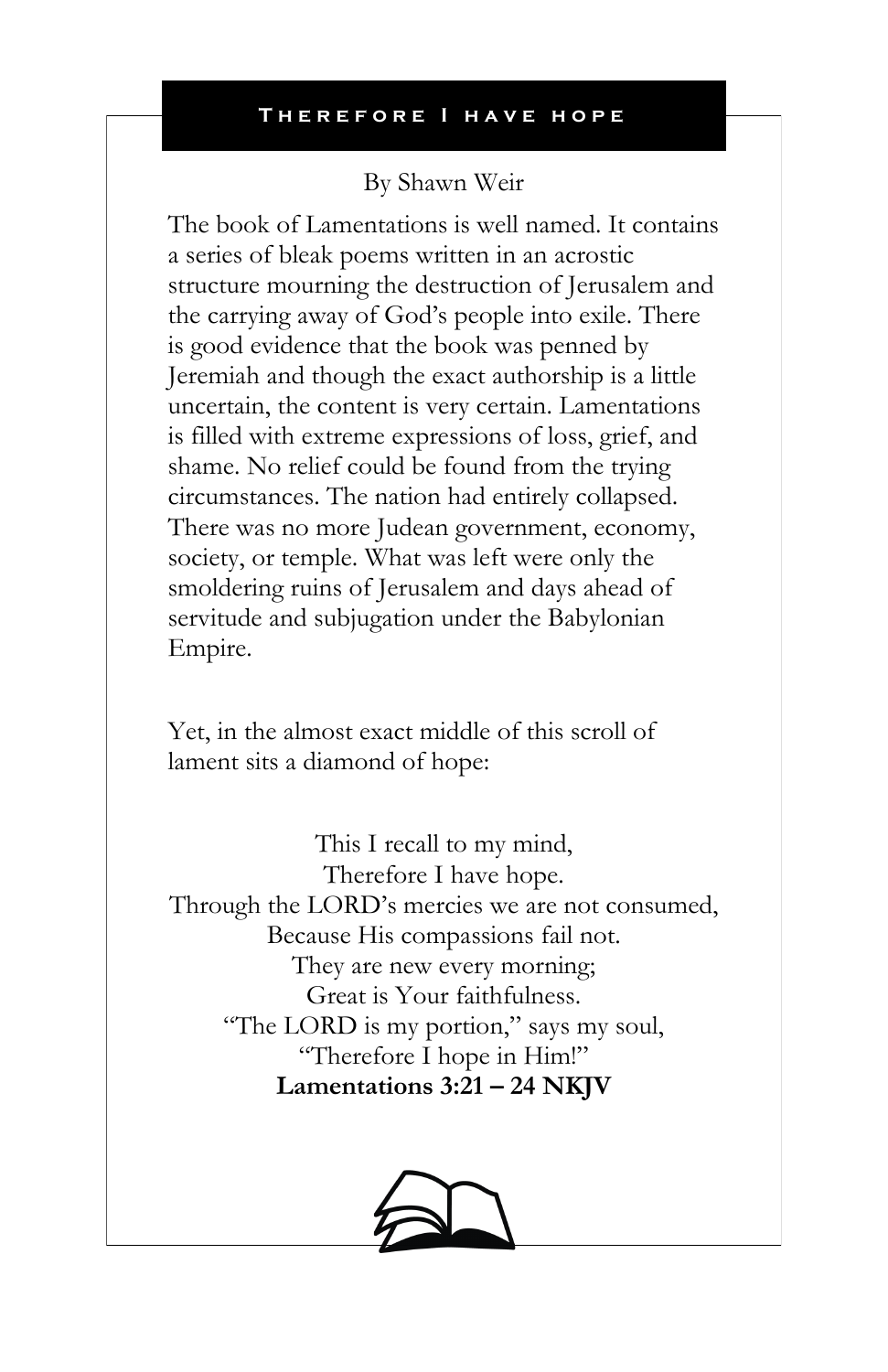In beautiful defiance to the dire situation the prophet decided to recall something greater. This recollection didn't plunge the heart down into further sorrows. No, it lifted the soul with anticipation of greater things to come. God had not abandoned or forgotten His people. His mercies and compassions for them had not ended. His faithfulness is great. Amid unthinkable calamity, he could still pen: "Therefore I have hope."

Ever since the disobedience of Adam, this world has not been ideal. God knows this. God knows man. God knows what the hearts of men need. Even in those tragic hours after the first sin of the first man in the garden, God gave something to cling to despite present circumstances: hope. (**Genesis 3:15**)

The writer of Lamentations knew that the coming years for Israel would be long and difficult. They would be filled with more suffering and losses, but God would still be their God. He did not forsake His people and He did not leave His people without hope. They had the assurance that a Savior was coming. Abraham saw his coming day and rejoiced. A greater prophet than Moses would be born and be a faithful servant in all of God's house. He would be a high priest from a greater line than Aaron. One day a good shepherd would lead God's flock like David did and he would also be a King through his line. Despite all the present hardships (and many more that would come), God's people could remember this promised Messiah and therefore have hope.

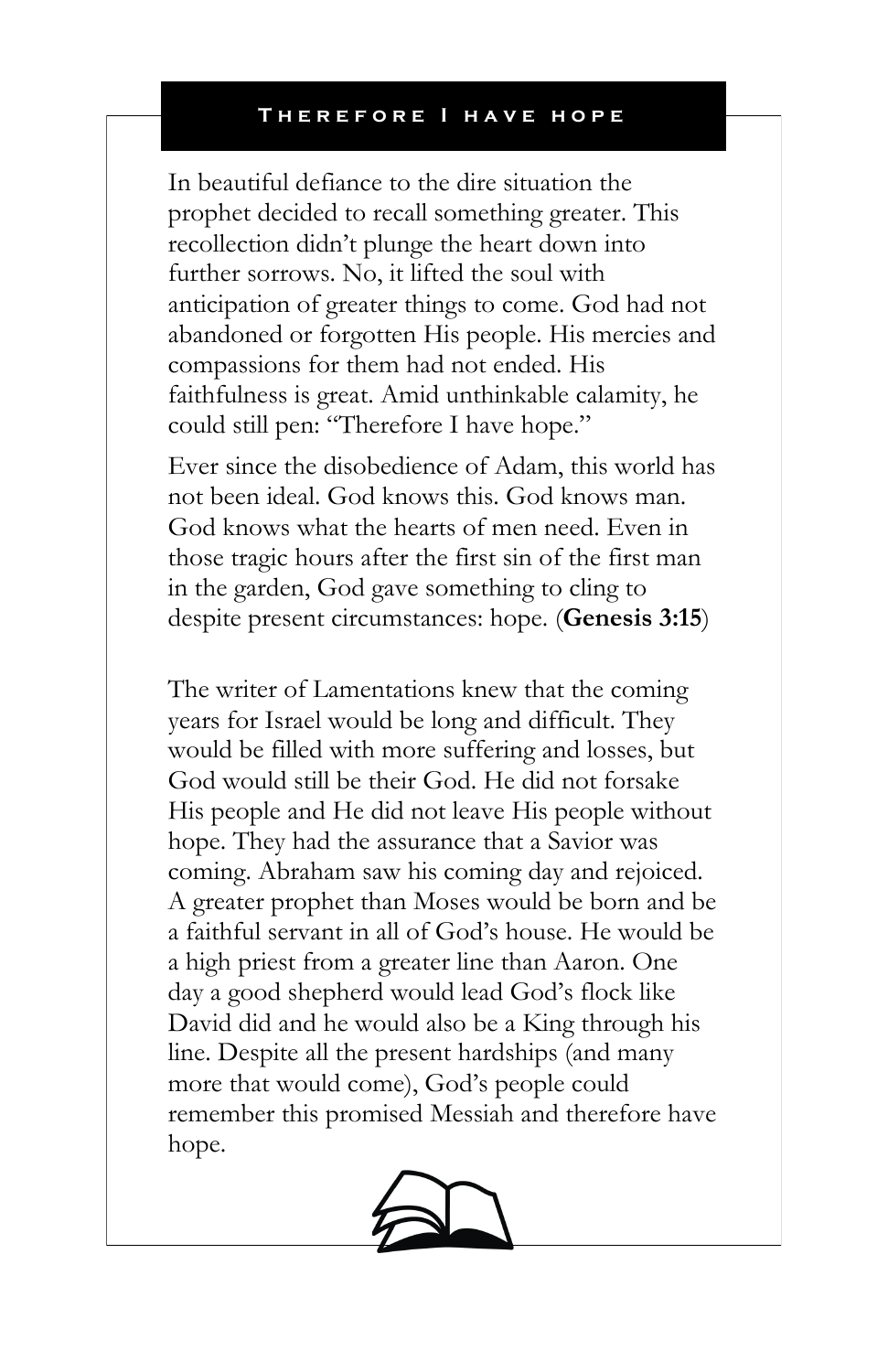God's faithfulness is great. Just as was foretold, Jesus Christ came to fulfill every prophecy. He accomplished every requirement for the salvation of men, and he paid for it all with the sacrifice of his own life. His dead body was laid in a tomb, but on the third day, God raised him from the dead. The resurrection of the Lord secures an eternal victory for God's people, but the necessity of hope is greater than being aware of "how the story ends." We are in vital need of it to endure right here and right now.

Our Lord was very honest with his disciples in his final hours. The-re would be great trials for those who follow after him in this world, but he also gave an assurance of hope.

> **John 16:33 ESV** I have said these things to you, that in me you may have peace. In the world you will have tribulation. But take heart; I have overcome the world.

### **Jesus Christ has overcome the world.**

This hope is our answer to the challenges of present sufferings. Even in the midst of the wind and the waves, the Christian always has that light on the horizon. Like the writer of Lamentations, we also can be assured, whatever I am going through right now, I won't be going through it forever. In the world we have tribulation, but we can take heart. Our current state will not be our eternal state. Why can I be sure? Jesus Christ has overcome the world. This assurance then helps us to have the right perspective on present hardships and struggles.

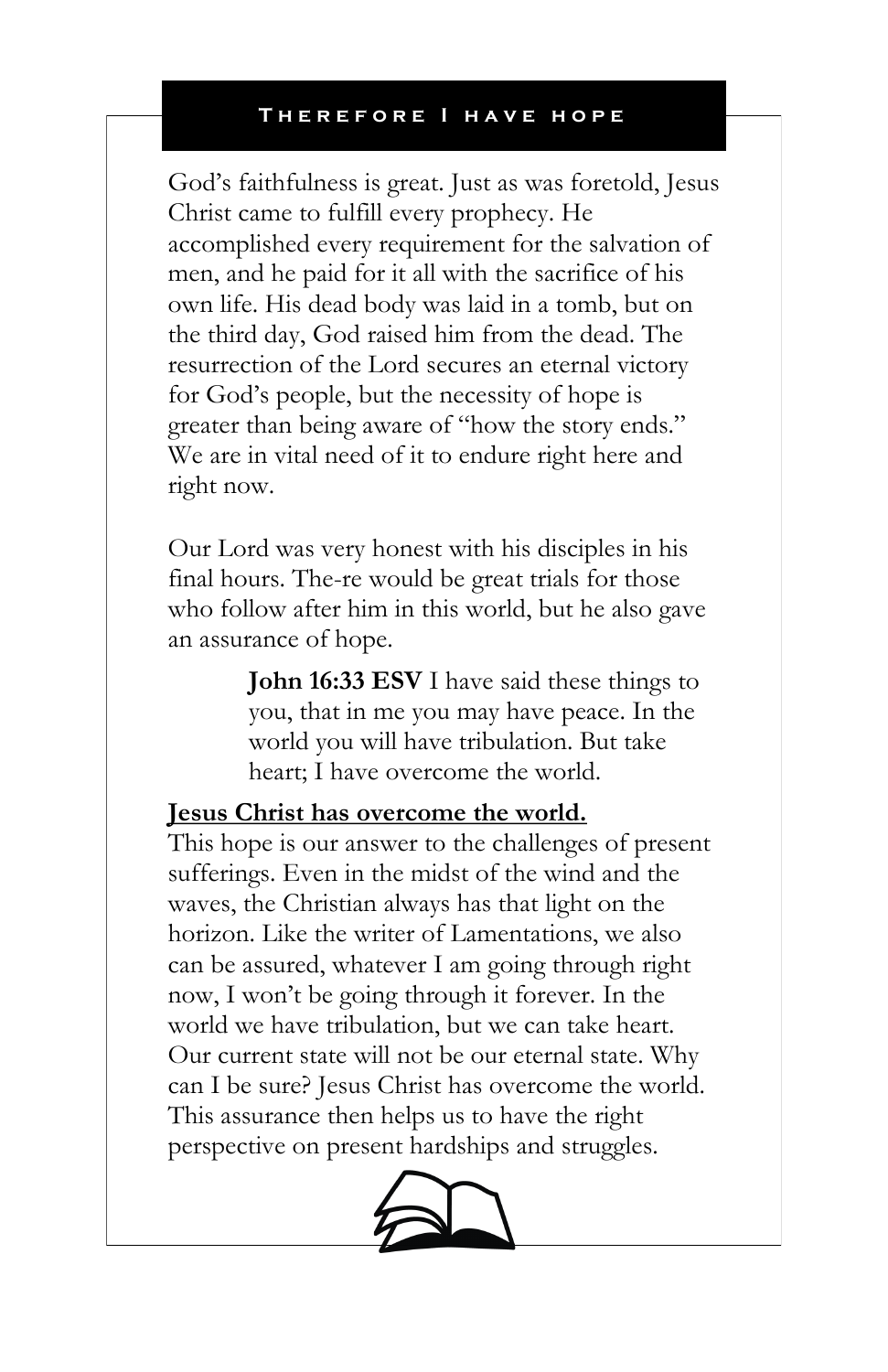**Roman 8:18** For I reckon that the sufferings of this present time are not worthy to be compared with the glory which shall be revealed in us.

There are two truths built into this verse that we must grasp. Firstly, that there are sufferings of this present time. Becoming a Christian does not mean that all of life's problems will instantly go away or that a life of true believing will stave off all suffering. Some matters may indeed become more difficult. This is where that second truth comes in. We have the promise that the world that we long for, will be so infinitely better than all the sufferings of this present time. God (Who is very good at providing comparisons) assures us it is unworthy of comparison. The soul of the writer of Lamentations said, "The LORD is my portion." We hope *in* God and we hope *for* God, because it is in His presence that we will find fulness of joy and at His right hand, pleasures forevermore. (**Psalm 16:11**)

I believe this is crucial to hold onto these days. At the time of this writing, our world is in the midst of a difficult time. The COVID-19 pandemic has caused strain and trial on our families, communities, and nations in a way that many of us have never seen before in our lifetime. The impacts of this crisis have already been substantial, and the full effects of it all are yet to be seen. In this time of uncertainty my heart takes courage with the same certainty that held the center of Lamentations.

**God has given us hope.**

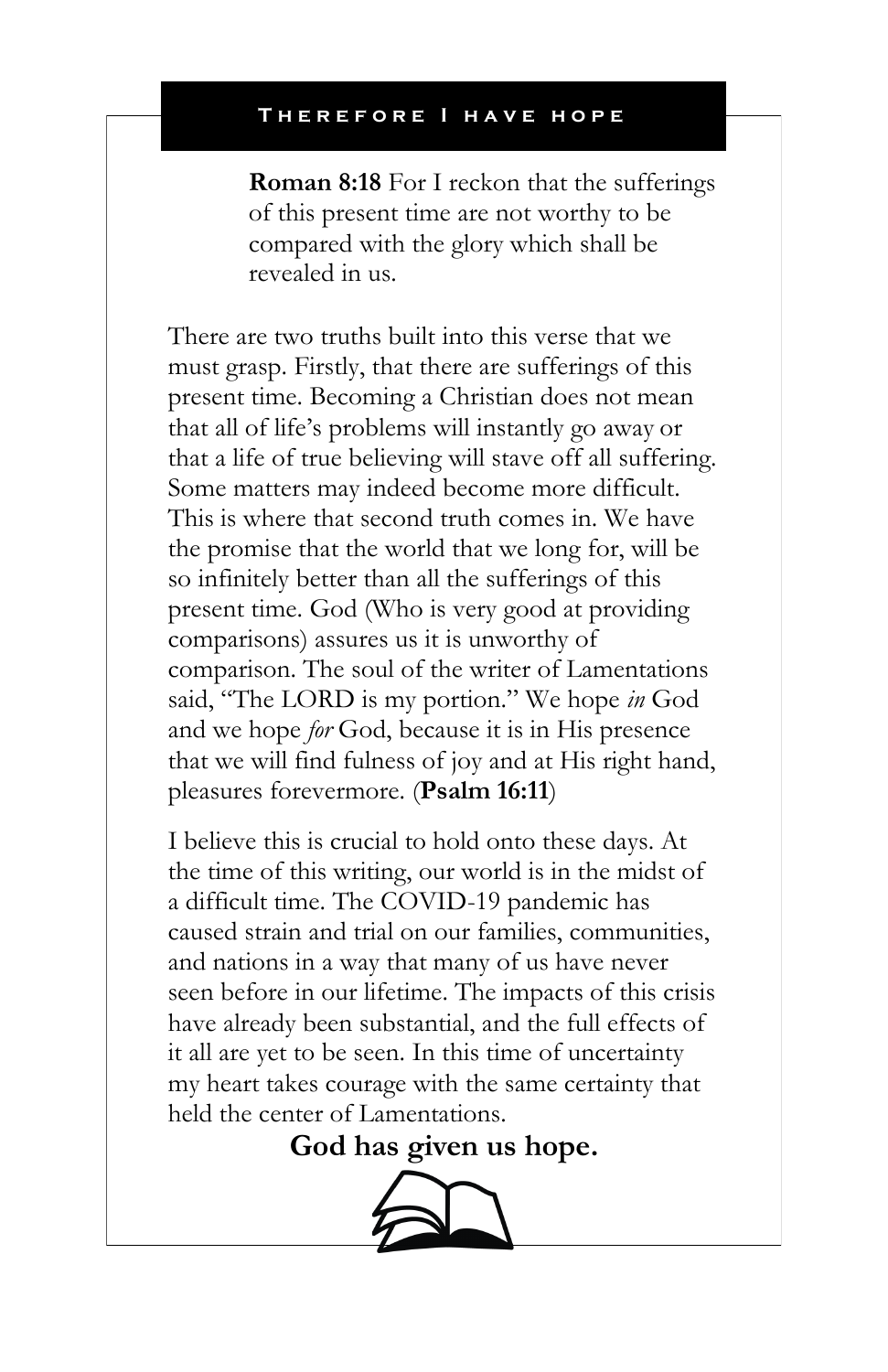The writer of Lamentations was in the midst of difficult times with no indicators that anything was going to get better in the near future. As we've seen, part of trusting in our hope is the acknowledgment that we *need* hope because some things are just wrong in the present and they may not immediately go away. Hope assumes tribulation now, pressures now, and things that cause sorrow now. Sometimes they last a long time. Sometimes they last a lifetime. Sometimes there are losses. This is why we need hope to endure. It is the assurance that eternity will look far different from the present. What a blessed thought that there's nothing that you're dealing with now that will follow you into eternity. How we can boast in the hope of the glory of God even if in the middle of great tribulation! To know in our heart of hearts that all the blood that has been shed, all the tears that have been shed, all the pain, all the death, all the injustice, and all of the distress in this day… will be no more in that day.

## **Roman 5:1 - 5a KJV**

**1** Therefore being justified by faith, we have peace with God through our Lord Jesus Christ: **2** By whom also we have access by faith into this grace wherein we stand, and rejoice in hope of the glory of God.

The word for "rejoice" here in the KJV may better be translated as boast, exult, or glory. There's something to do in the face of difficulties:

# **Boast in your hope!**

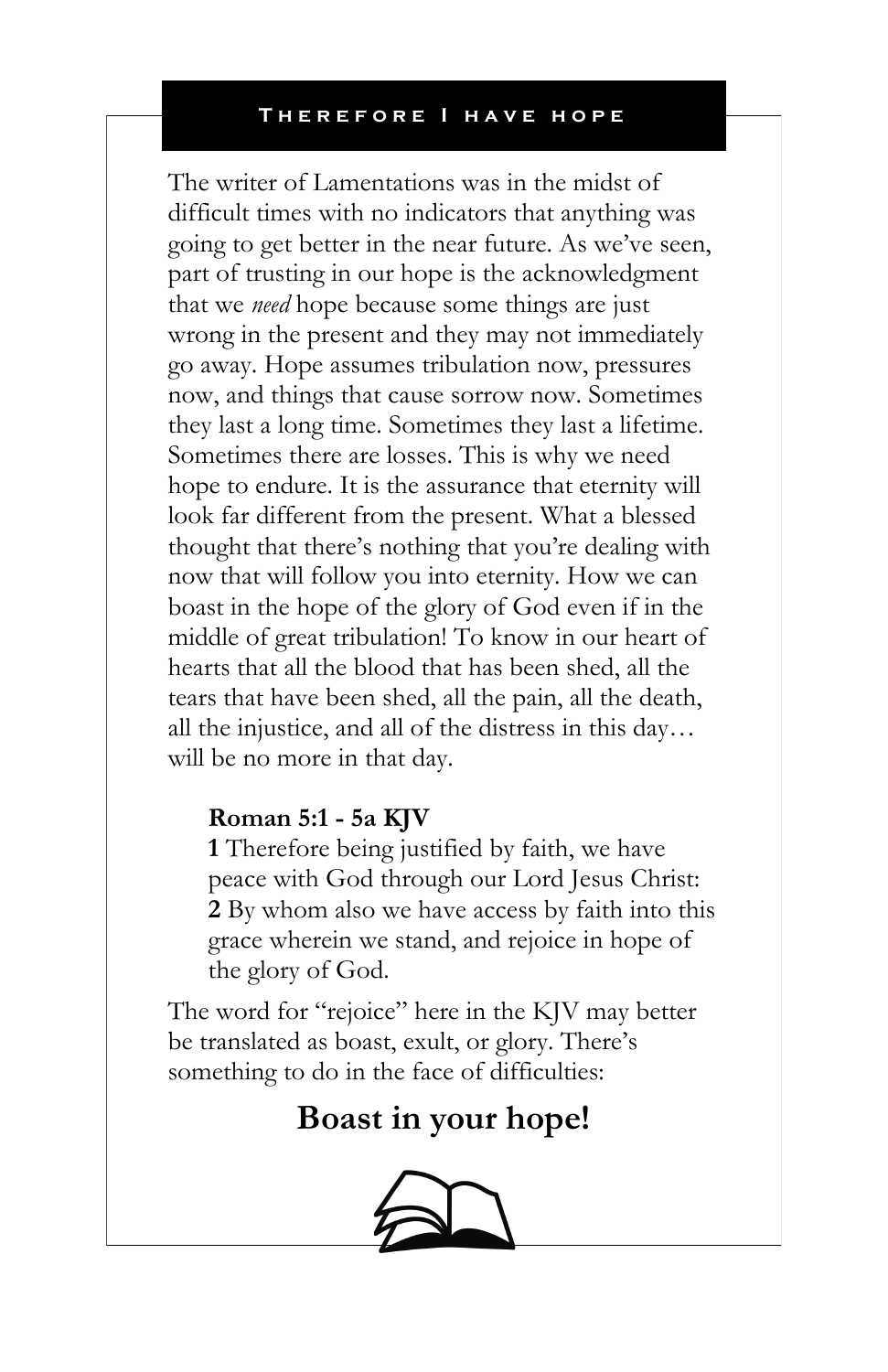There's no pain, no grief, no sickness, no affliction, nor pressure that won't be perfectly resolved by the shout of the archangel and the trumpet sounding. In the blink of an eye, we will be changed and from that time forward we will be with our Lord forever. (**1st Corinthians 15:52**; **1st Thessalonians 4:17**) Therefore, come what may, we boast in the face of our afflictions in the hope of the glory of God.

> **3** And not only so, but we glory(boast) in tribulations also: knowing that tribulation worketh patience [endurance];

**4** And patience [endurance], experience [proven integrity]; and experience [proven integrity], hope:

**5a** And hope maketh not ashamed…

Present tribulations can also be appreciated in light of what they can work to build within us. There's a reason why we can "count it all joy when ye fall into divers temptations", the trying of our faith produces profitable things within. (**James 1:2-3**) Without facing a conflict, a soldier can never become battlehardened. There is a training that comes by drills in camp, but the true testing is out on the field. So also, for the Christian heart, steadfastness in trials builds constancy in our faith.

So, when the pressures come (and we are promised they will), take a stand on God's unfailing Word. Persevere by truth when everything around you is falling apart. As you do, endurance and integrity are building within.

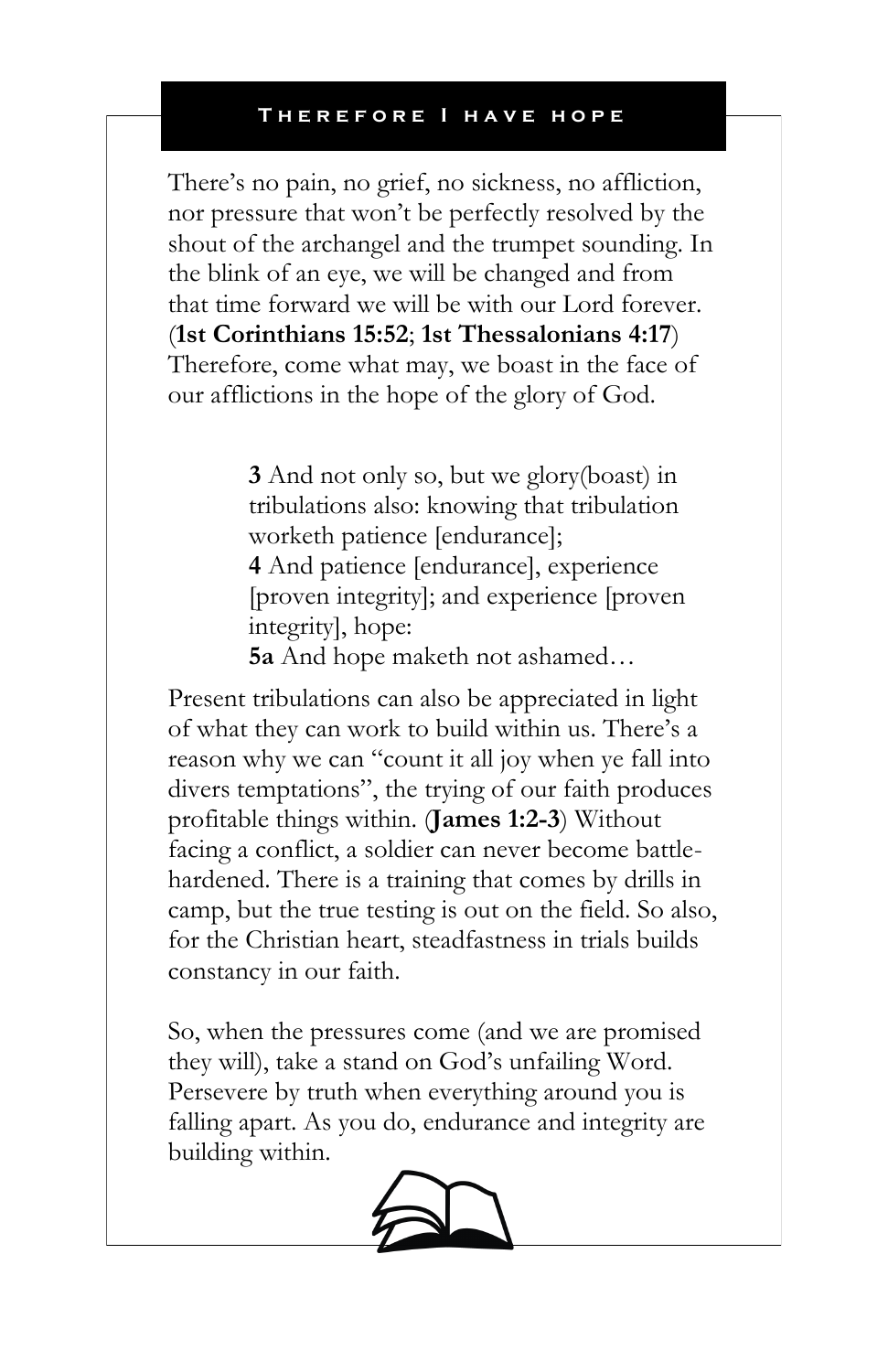Proving God's Word in these temporary matters builds a greater trust for eternal matters. In the day to day, you're tasting, seeing, and proving for yourself the same cry of praise found in Lamentations in your trials: "Great is Thy faithfulness!" The previously unbearable heat of the present circumstances suddenly seems quite cool in light of eternity. As you recall these unchanging truths your heart can also say, "therefore, I have hope."

Hope gives us a broader perspective and understanding than we would have if only focused on the here and now. It helps us to widen our focus from the moment to moment of our lives and see in light of eternal days. It spurs us to zoom out of our individual and personal groanings and realize that all of creation is groaning and waiting for the manifestation of the sons of God. (**Romans 8:19**)

The hope also helps us to reframe trials, pains, and sufferings as opportunities to prove the genuine quality of our faith. The epistle of **1 st Peter** handles how the Christian can handle suffering well, but it starts by setting proper framework for viewing all trials in this life with the hope of one day seeing the appearing of Jesus Christ.

## **1st Peter 1:3 – 8**

**3** Blessed be the God and Father of our Lord Jesus Christ, which according to his abundant mercy hath begotten us again unto a lively hope by the resurrection of Jesus Christ from the dead,

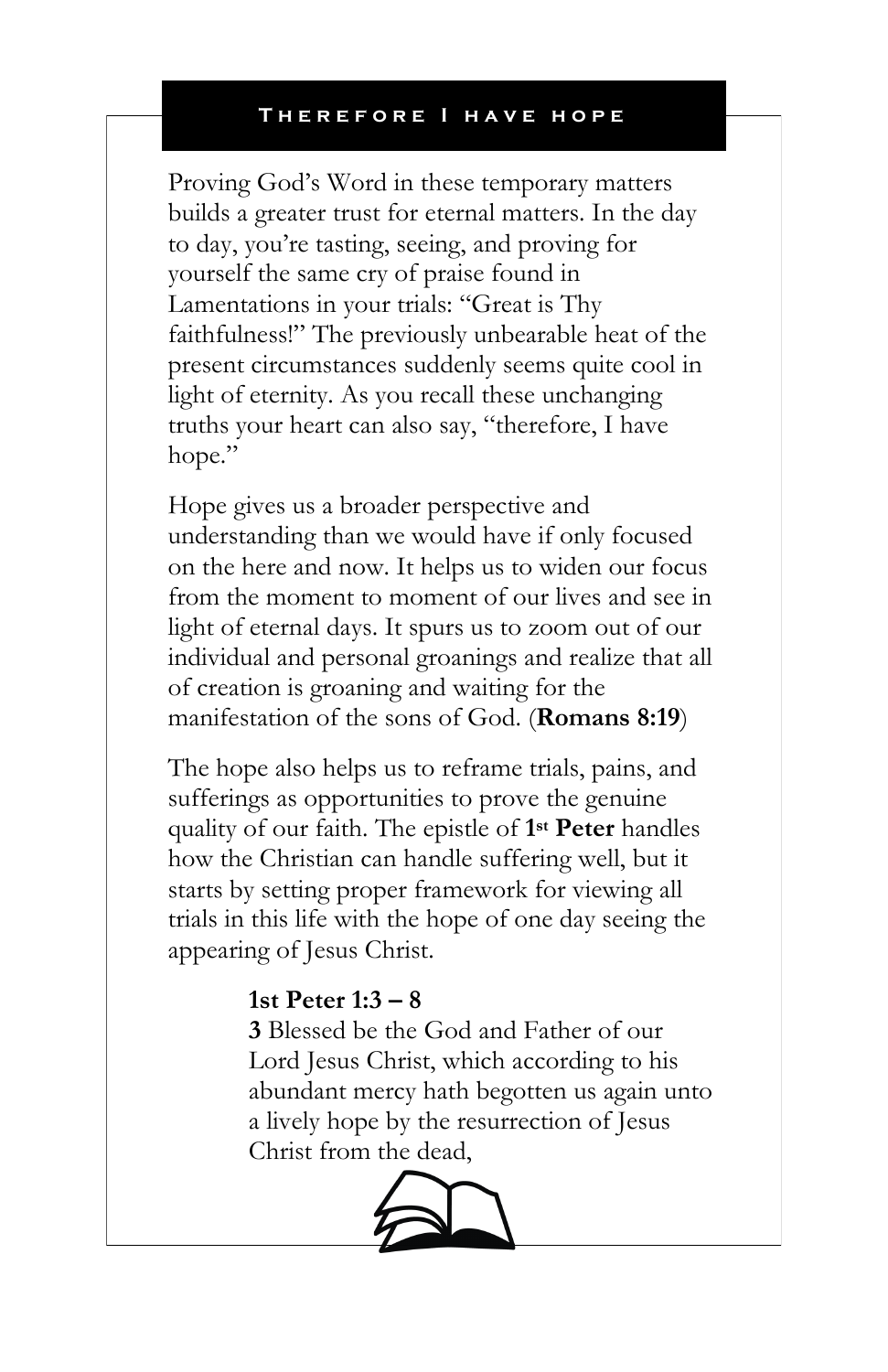**4** To an inheritance incorruptible, and undefiled, and that fadeth not away, reserved in heaven for you,

**5** Who are kept by the power of God through faith unto salvation ready to be revealed in the last time.

**6** Wherein ye greatly rejoice, though now for a season, if need be, ye are in heaviness through manifold temptations: **7a** That the trial of your faith…

Please note, this trial comes by the heaviness and assorted temptations of life and the outcome is the proving of your faith.

> **7b** …being much more precious than of gold that perisheth, though it be tried with fire, might be found unto praise and honour and glory at the appearing of Jesus Christ:

Is that worth it to you? It is worth more than all the perishing gold of this world! Gold ore is refined and purified by fire. The flame burns off the dross and worthless things. Again, we are promised that heat will come to us in this life. However, how precious this all becomes with the promise that your faith right here and right now, despite the heaviness and many temptations of present circumstances, is something that will be worthy of praise, honor, and glory when your Lord appears? Then, the next verse is so magnificent, though we don't have the full payoff yet, two things can fill our hearts by hope now:

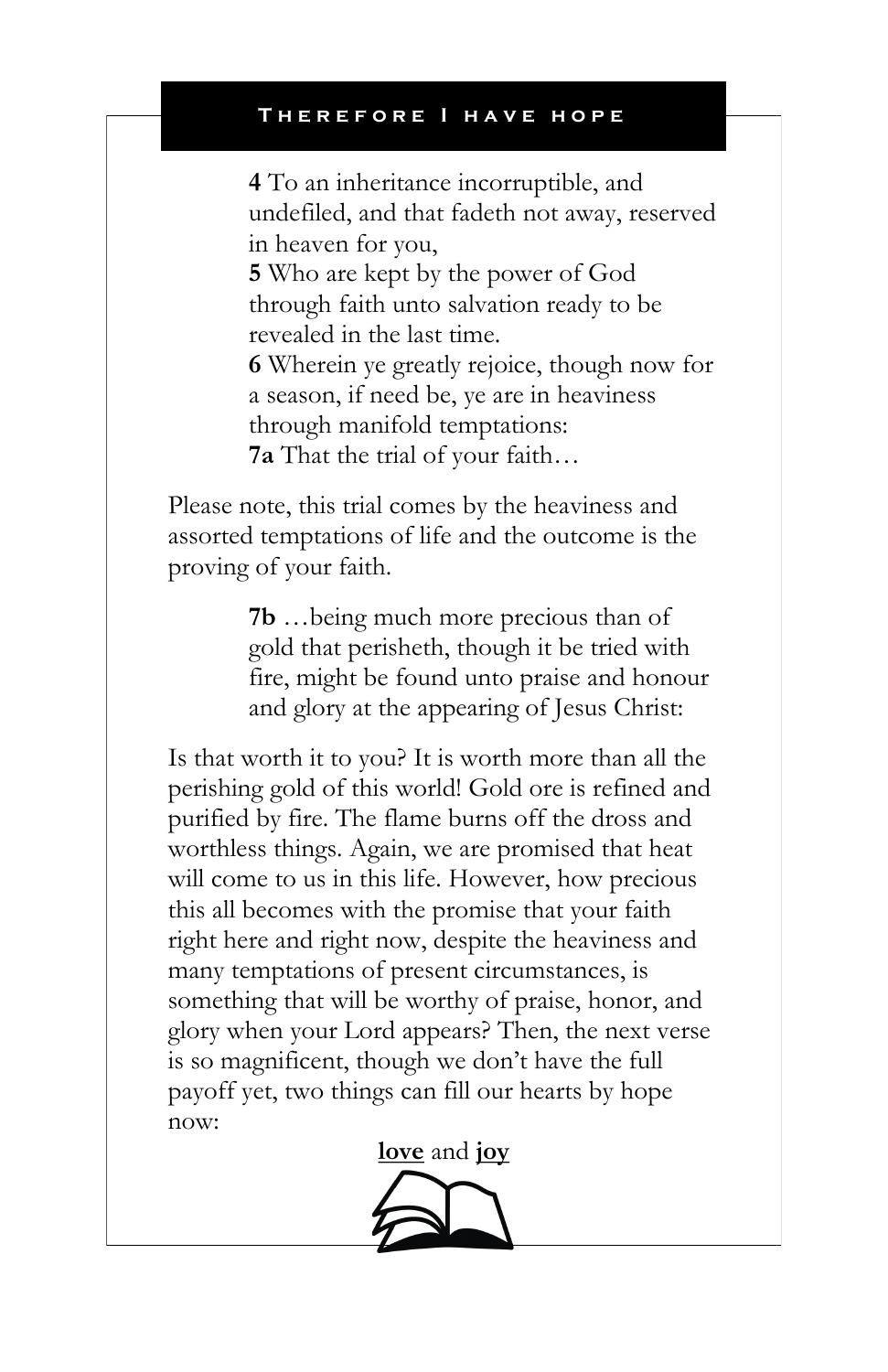**8** Whom having not seen, ye love; in whom, though now ye see him not, yet believing, ye rejoice with joy unspeakable and full of glory

We don't see him now, but we sure love him now and we will see him when he appears. I promise you – you won't miss that day! But on this day, as we believe, as we hope, we rejoice with joy beyond our ability to express, filled with the glories of God. Through this lens is the proper way to view present sufferings and hardships.

# **The raging storms of our times should cause us to lay hold on the solid rock of Christ and realize just how firm a foundation it is.**

A great help to me during these strange days when so much has changed on Earth is to remember that nothing in heaven has changed. God is still on the throne. The angels are still praising Him day and night for His holiness as they always have. Why we are here, and why we are *still* here has not changed.

We are heavenly people now, and our seating is up there together with Christ. (**1 st Corinthians 15:48**, **Ephesians 2:6**) We don't want to waste this life. With our affections set on things above we stay mindful of our true purpose and cause for the limited time, we are on this Earth. This life is not a dress rehearsal.

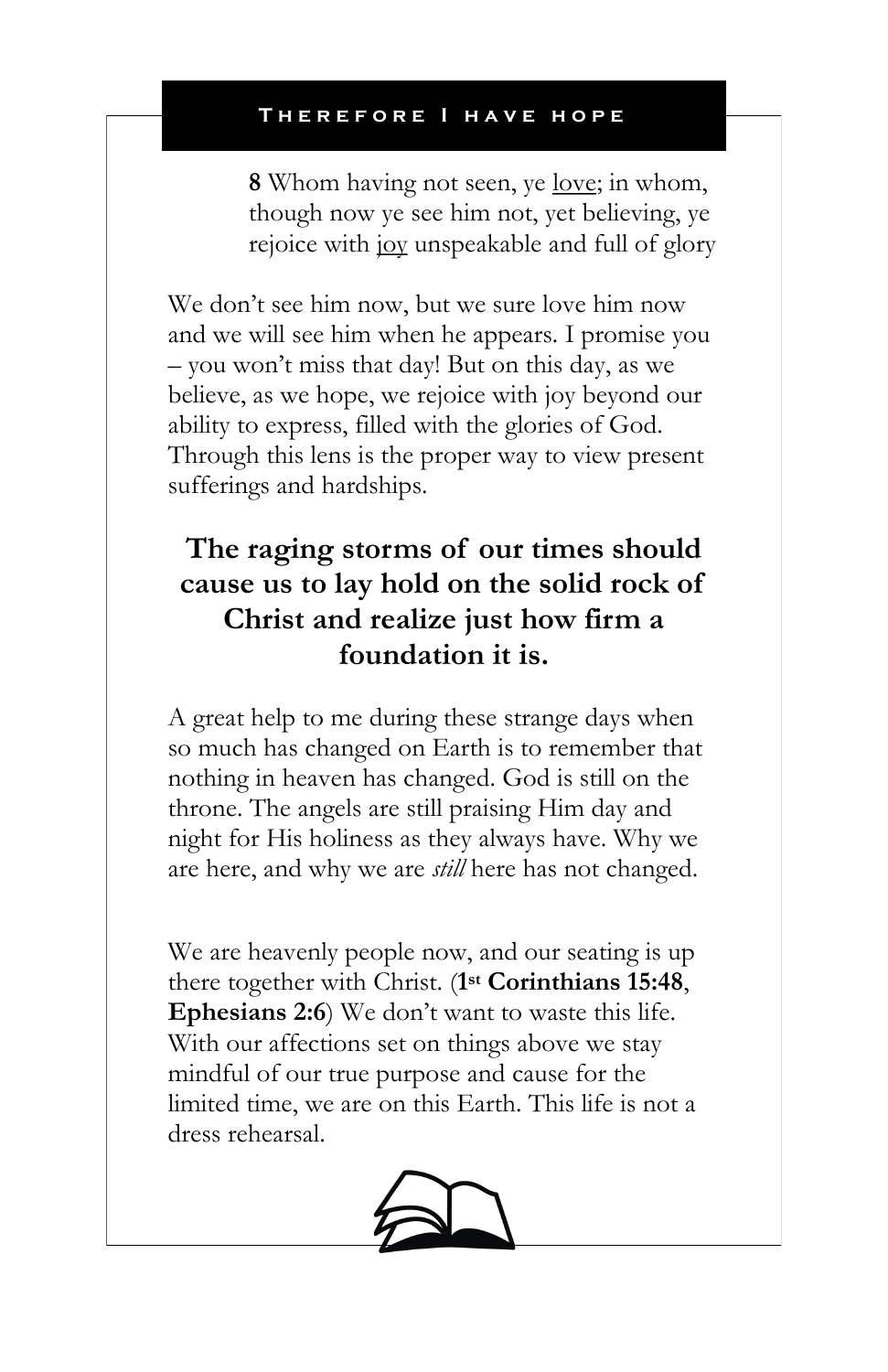All good works built upon on the foundation of Christ are worthy of everlasting praise, honor, and glory. God has seen to it in Christ that nothing of true value will be lost in eternity. So, what significance do I place on temporary things that will burn away? This life is short, eternity is long, and only what's done for Christ will last.

The very concept of eternity is something that our present minds struggle to grasp. We currently live in a world of finite time. The clock is always ticking. The second hand is always moving. The sand in the hourglass keeps falling. The sun sets, the moments pass us by, another day ends. Yet, eternity has no end… Perhaps the wonder of this was best expressed by John Newton:

> *When we've been there ten thousand years, Bright shining as the sun, We've no less days to sing God's praise Than when we first begun.*

May our hearts during these trying days recall what was found in the center of the mourning in Lamentations. No matter what our present circumstances may be or what may be yet to come with the uncertain days that lie ahead, these can be the truths we recall to our minds. Then whatever our situation, our hearts may also say,

# **"Therefore I have hope…"**